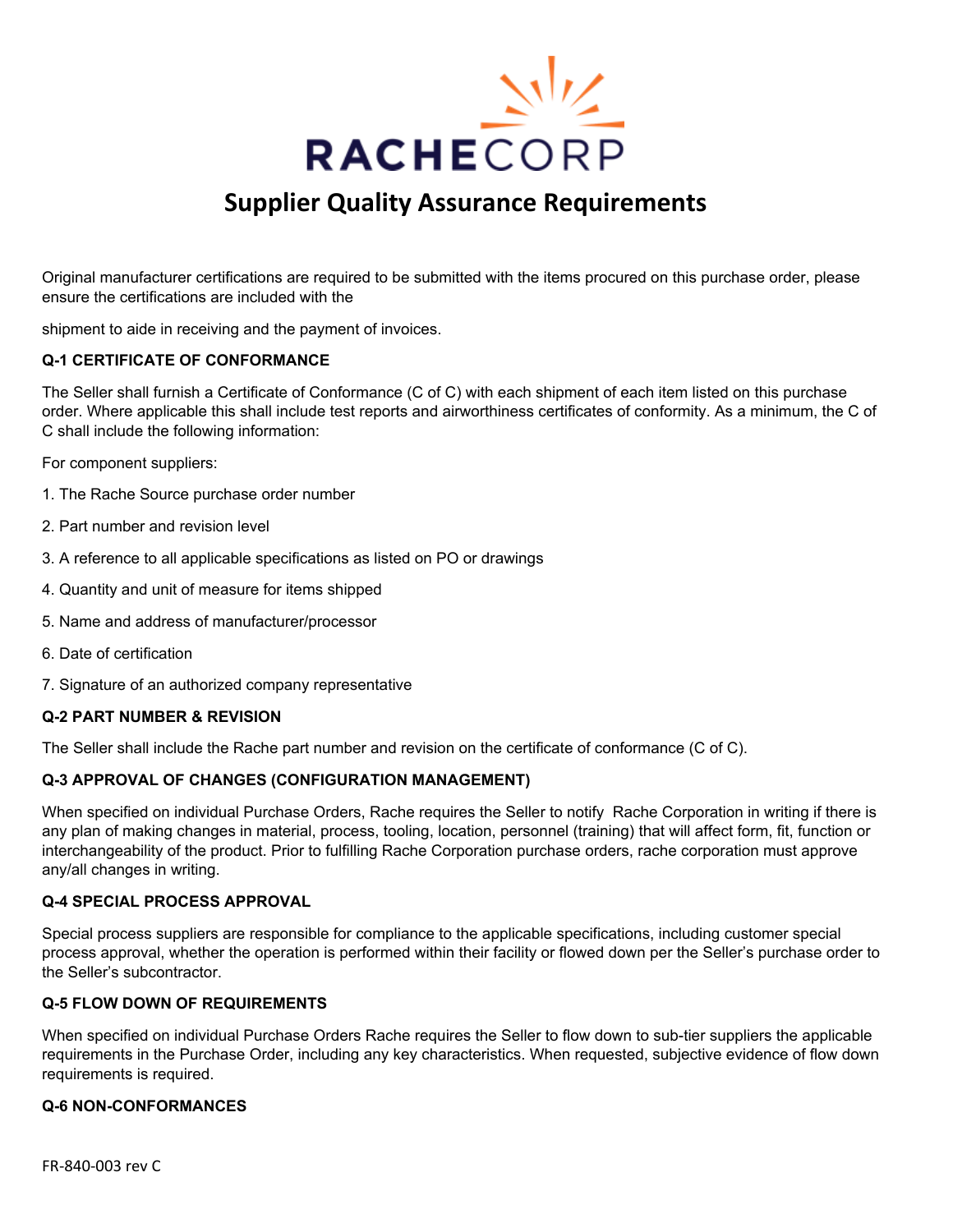Any deviation to Rache requirements set forth in this Purchase Order shall be documented and submitted to Rache for disposition prior to product shipment from Seller's facility. Supplier is required to notify Rache of nonconforming product, obtain approval from Rache for approval for nonconforming product disposition, notify Rache of changes in the product and/or process definition, changes of suppliers, change of manufacturing facility location and where required, obtain approval from Rache.

# **Q-7 SUBCONTRACTING**

The Seller is prohibited from subcontracting any portion of the work to be performed in the performance of this contract, without written authorization from Rache Corporation and will be cause for rejection.

## **Q-8 RECORD RETENTION AND QUALITY RECORDS**

Unless otherwise specified on the Purchase Order, the Seller shall retain all required records as objective evidence of conformance to Purchase Order requirements.

All quality records are to be legible, reproducible, and identifiable to the purchase order. Quality records are to be stored and maintained in such a way that they are readily retrievable in facilities that provide a suitable environment to minimize damage and to prevent loss. This applies to our suppliers and any lower-tier suppliers. retention period for quality records is 10 years unless otherwise specified. Rache Corporation, our customers, or regulatory agency representative shall have access to review quality records as they pertain to this order.

## **Q-9 GOVERNMENT SOURCE INSPECTION**

Upon receipt of this purchase order, promptly furnish a copy to the Government Quality Representative that normally services your facility; or if there is none, to the nearest Defense Supply Agency Inspection Office (DCMA). In the event that one of the above-mentioned agencies cannot be located in your area, contact the Rache Purchasing Department for instructions.

## **Q-10 CUSTOMER SOURCE INSPECTION**

Upon completion of the order and prior to shipment, notify Rache Purchasing Department so that arrangements can be made for a Customer Quality Source Inspector to visit your facility and perform a source inspection.

#### **Q-11 RACHE SOURCE-SOURCE INSPECTION**

Upon completion of the order and prior to shipment, notify Rache Purchasing Department so that arrangements can be made for a Quality Representative from Rache.

Rache Source to visit your facility and perform a source inspection.

## **Q-12 FIRST ARTICLE REQUIREMENTS**

When the Seller is delivering the product of the first time or when there is a revision change, the Seller shall perform a First Article Inspection (FAI) in accordance with the

requirements of the current revision of SAE Aerospace Standard AS9102. The supplier shall furnish a copy of the completed 1st Article Inspection results (including all material,

process and other certifications required by the Purchase order and/or drawing notes) with the initial delivery of products on the Purchase Order. The 1st Article shall be repeated and submitted any time there is a change to the revision of the drawing, significant changes in the manufacturing method or if the purchase order calls for a new first article to be submitted. The first article shall be submitted to Rache for review and acceptance prior to delivery of the product.

## **Q-13 SHELF LIFE CONTROL**

For age sensitive material – the material expiration, as applicable, shall be noted on the certification. A minimum 85% shelf life shall remain upon shipment unless waived by the buyer in writing.

## **Q-14 CHEMICAL AND PHYSICAL TEST REPORTS**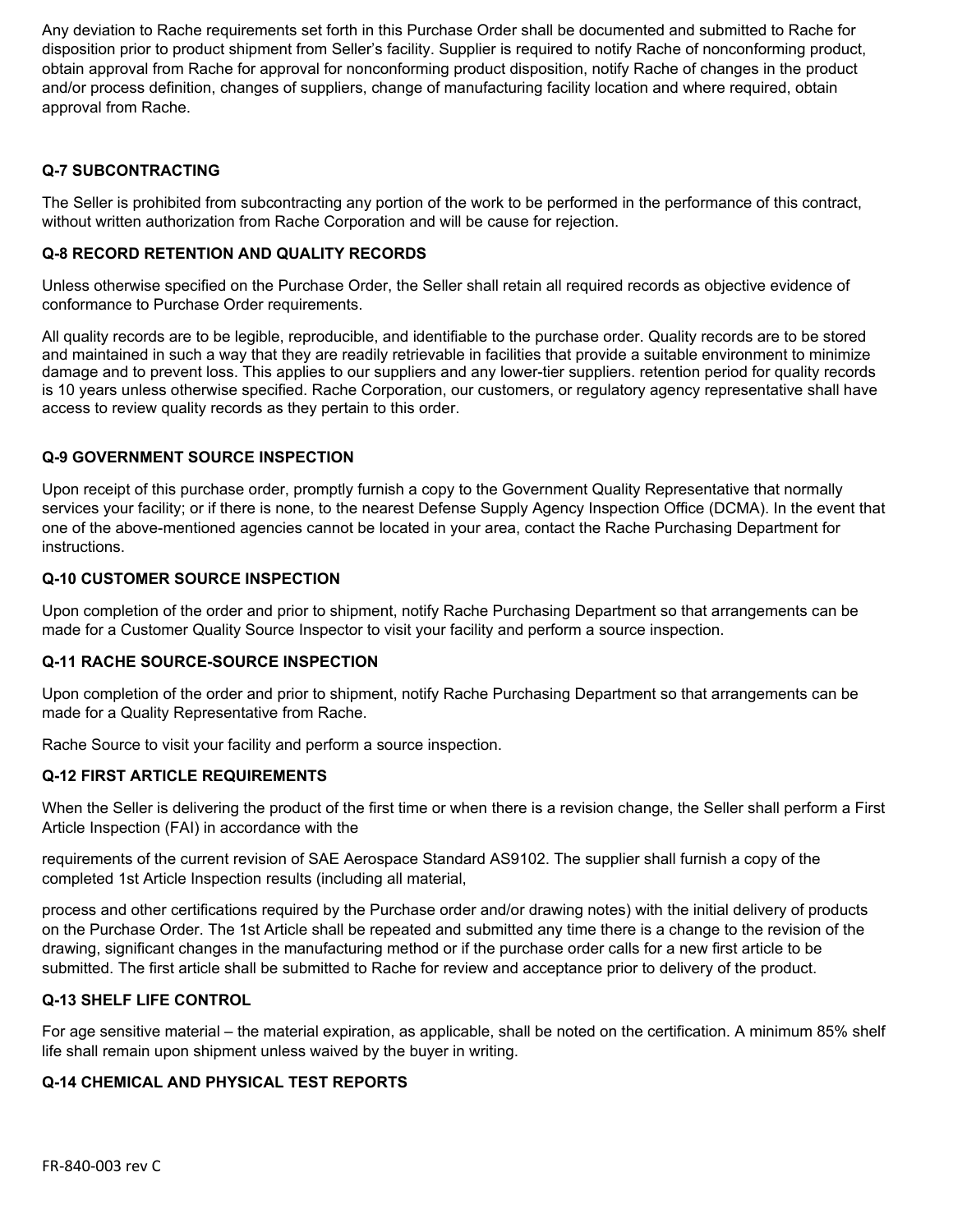If required, the Seller shall furnish a copy of a certified test report with each shipment for each item listed on this purchase order. As a minimum, one of the following test reports shall accompany the shipment:

- The Original Manufacturer's test report
- An accredited laboratory's test report
- An Authorized Distributor's test report

#### **Q-15 CALIBRATION**

The Seller shall provide and maintain a calibration system that meets at least one of the following requirements, as currently amended, in the performance of this contract:

- MIL-STD-45662A Calibration System Requirements
- ISO 10012-1 Quality Assurance Requirements for Measuring Equipment
- ANSI/NCSL Z540-1 American National standard for Calibration
- ISO 17025 Requirements for the competence of testing and calibration laboratories

The Seller shall notify Rache immediately of out-of-tolerance conditions that may have impacted performance of contracts or purchase orders.

## **Q-16 ITAR RESTRICTED USE**

The supplier shall adhere to ITAR requirements for performing work or service involving ITAR compliance. In accordance with ITAR 22 C.F.R. 120-130 International Traffic in Arms

Regulation, all documents identified as ITAR controlled shall be identified, maintained in Document Control, and segregated from non-ITAR documents. Documents identified as ITAR controlled shall be viewed only by a US Person. A US Person means an entity that is: a US Citizen or a Legal Resident, or a US organization incorporated to do business in the United States.

## **Q-17 DFARS 252.225 SPECIALTY METALS**

The Seller shall provide certification that the materials furnished were melted in one of the approved qualified countries or in the United States in compliance with DFARS

252.225-7014 Preference for Domestic Specialty Metals, Alt 1.

## **Q-18 MATERIAL CERTIFICATIONS**

For each lot or heat of material supplied on this order, the Seller shall furnish a certified material test report showing the material description, including as applicable, the

material name or designation, alloy, type, grade or condition, the producers (mill) name, the lot or heat number and the material specification and revision to which the material complies.

## **Q-19 CONTRACTOR SUSPECT UNAPPROVED, UNAPPROVED AND COUNTERFEIT ELECTRONIC PART DETECTION AND AVOIDANCE SYSTEM**

Flow down of suspect unapproved, unapproved and counterfeit detection and avoidance requirements, including applicable system criteria provided herein, to subcontractors at all levels in the supply chain that are responsible for buying or selling electronic parts or assemblies containing electronic parts, or for performing authentication testing.

**Q-20 MATERIAL SAFETY DATA SHEETS** - If the nature or content of the seller's product requires a material safety data sheet (MSDS) the seller shall ensure that the MSDS accompanies the shipment.

**Q-21 CONFLICT MATERIALS/MINERALS -** Rache requires all sub-tier suppliers to comply with the Dodd-Frank Act of 2010 which supports ending the violence and human rights violations in the mining of certain minerals from a location described as the "Conflict Region", which is situated in the eastern portion of the Democratic Republic of the Congo (DRC) and surrounding countries. As a result, the U.S. Securities and Exchange Commission ("SEC") adopted final rules to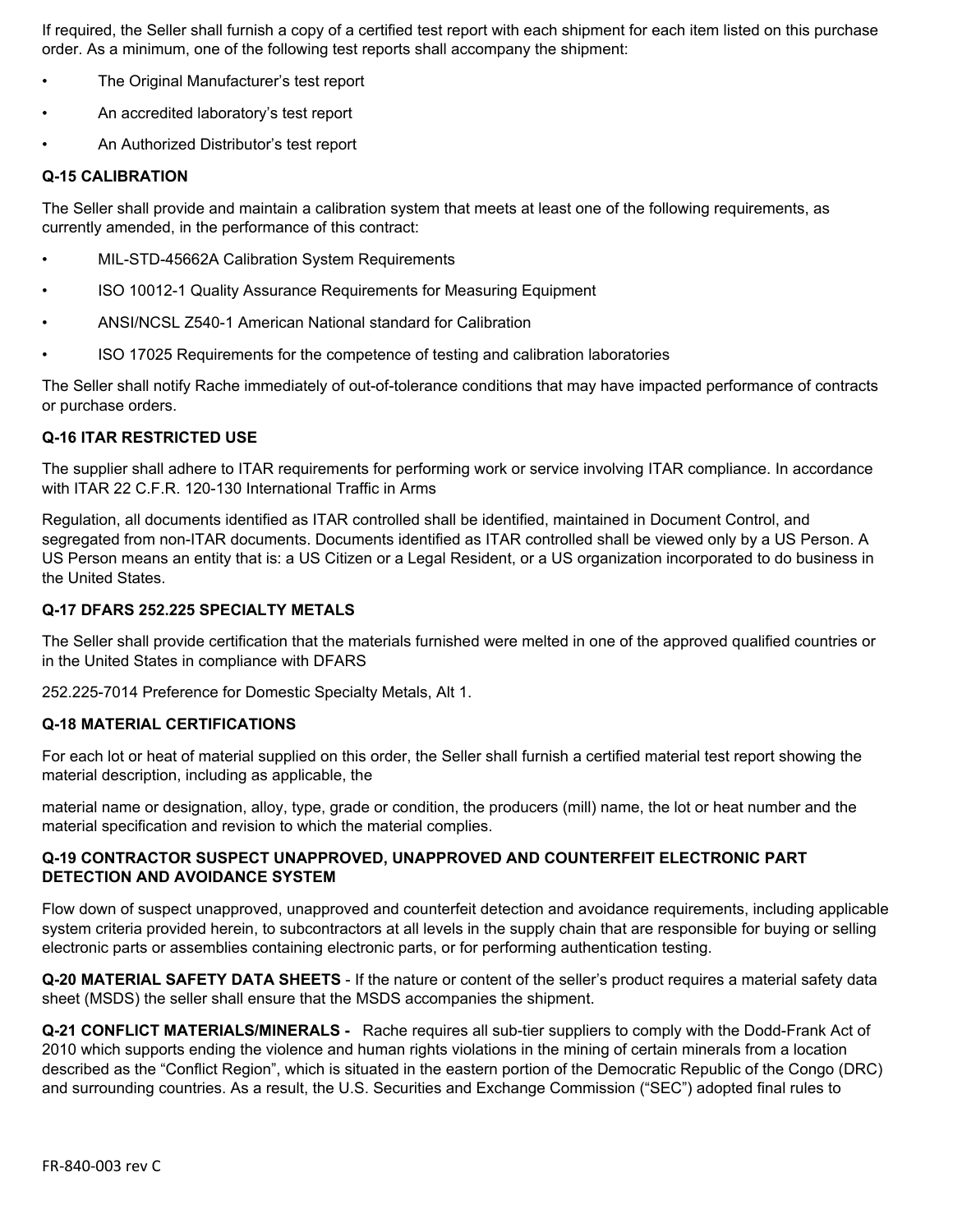implement reporting and disclosure requirements related to "conflict minerals," as directed by the Dodd-Frank Wall Street Reform and Consumer Protection Act of 2010. The rules require manufacturers who file certain reports

with the SEC to disclose whether the products they manufacture or contract to manufacture contain "conflict minerals" that are "necessary to the functionality or production" of those products.

**Q-22 ROHS COMPLIANCE**-Suppliers of components are required to offering products supporting Restriction of Hazardous Substances (RoHS) directive 2002/95/EC, ROHS2 Directive 2011/65/EU and amendment 2015/863/EU. All of our dielectric formulations are RoHS compliant and we offer a broad range of capacitors free of lead in the terminations. The supplier shall ensure that product supplier to Rache Corporation shall be free of mercury or its contminants at a level below the requirements specified by ROHS.

**Q-23 PRODUCT AND SERVICE CONFORMITY AND IMPORTANCE OF ETHICAL BEHAVIOR**- Supplier shall be aware of their contribution to product and service conformity as per applicable Rache IC Source or customer specifications and flow down requirements. This includes applicable functional or electrical testing and the importance of ethical behavior.

# **Q-24 PACKAGING / HANDLING (WHEN SPECIFIED)**

Product intended for delivery to Rache Corporation materials shall be handled and packaged in manner as necessary to prevent damage during handling and transit

**Q-25 QUALIFIED PERSONNEL FOR SPECIAL PROCESSES** When specified, personnel performing special processes (ie soldering, plating, etc.) must be currently trained or certified to the applicable standards.

## **Q-26QUALITY SYSTEM REQUIREMENTS AND FLOWDOWN TO SUPPLIERS**

The supplier shall implement and maintain a quality management system that complies with ISO 9001, AS9100 or an equivalent QMS system that provides assurance that the product supplied is in full compliance with the purchase order requirements and all applicable specifications. compliance with these requirements are subject to audit by Rache Corporation. The supplier will flow-down all applicable requirements of the purchase order to their suppliers to ensure conformance with all specifications, drawings, QMS requirements (i.e. ISO 9001, AS9100, or other QMS), regulations/laws, and other requirements, including key characteristics, as may be specified in the purchase order.

\*\*\*critical: if a supplier holds an AS9100, ISO 9001 or similar quality management certification, they are to advise Rache Corporation if their certification has expired as well as send us their new certifications upon their renewal\*\*\*

# **Q-27 RAW MATERIAL TRACEABILITY**

All items manufactured under this purchase order shall be traceable to raw material used. traceability and inspection records shall be available upon request by Rache Corporation. identification of raw material used shall include, as applicable, but not limited to, the following type of information: lot number, material type, specification, heat number, etc. in any case, supplier shall adequately identify all material in such a manner that full traceability of raw material used is included. NOTE: supplier must include lot numbers of material supplied to the vendor (subcontracted items) as specified in the purchase order.

## **Q-28 NO MRB AUTHORITY GIVEN FOR NON-CONFORMANCES—QUALITY DEPT MUST BE NOTIFIED PRIOR TO ANY DISPOSITIONS OR IMPLEMENTATIONS**

Suggested dispositions, identifications of cause of non-conformance, and the corrective actions taken shall be submitted in writing. further work shall not be performed until directed by Rache Corporation in writing. Supplier shall not ship nonconforming materials without proper identification indicating that material is non-conforming and should be segregated from conforming material. all non-conforming materials shall be clearly identified as to the nature of the non-conformance(s) when shipped to Rache Corporation.

# **Q-30 FOD CLEANLINESS PROGRAM REQUIRED-FOR FOD CRITICAL PARTS (WHEN SPECIFIED)**

Parts received must be free of foreign object debris or contaminants anywhere on the product. supplier must establish a FOD program at their facility.

## **Q-31: HAZARDOUS MATERIALS**